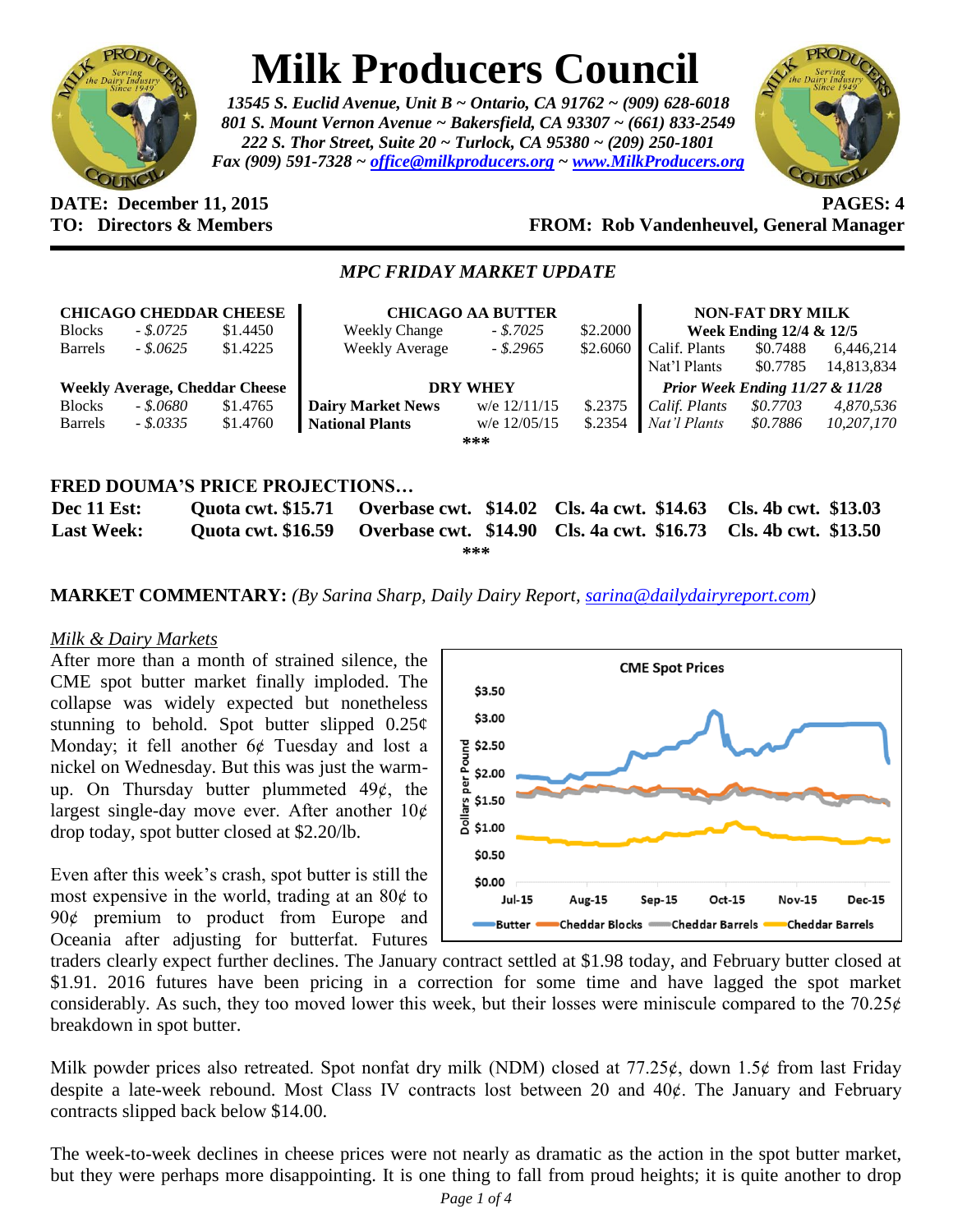from the depths. CME spot Cheddar blocks fell 7.25 $\ell$  to \$1.445, a low not seen since January 2011. Spot Cheddar blocks dropped  $6.25¢$  to \$1.4225. With little succor from the whey market, Class III futures slumped. The January contract dropped  $58¢$ , settling at \$13.70. January through August contracts scored new life-of-contract lows.

The holiday hangover hit the dairy markets hard this week. But there is some reason to hope. If nothing else, a bounce is likely after such a steep drop. That is not to say that the markets will regain all that they have lost. However, in the short run the market appears oversold. Holiday demand has run its course, but the American



consumer still has a hearty appetite for dairy. Robust domestic demand has supported the U.S. dairy market in the face of a global dairy downturn and a formidable currency. It is likely to continue to undergird prices, albeit at much lower levels than those that prevailed last year. Finally, the California milk production deficit will



eventually put a floor under the butter price. The 9% drop in Golden State butter output – not to mention the 3.9% drop in NDM production – in October should not be forgotten and will perhaps be repeated.

Most analysts are calling for the dairy market to truly recover in the second half of next year. The timing will depend on how quickly dairy producers in Europe and the Midwest react to lower milk prices. Margin pain has been pronounced enough to warrant a slowdown in Oceania and in the West for some time now. But in Europe dairy producers with decades of pent-up equity and entrepreneurism will not be deterred by a few months in the red. In the Midwest, milk checks have largely been adequate to cover modest feed costs, although basis disparities

have stung producers in some areas. Things could get uglier this spring, as a heavy flush is likely to merit discounts against already low cheese prices.

For the week ending November 28, which included Thanksgiving, dairy cow slaughter totaled 44,264 head. For the year-to-date, dairy cow slaughter is up 4% from the 2014 pace.

The dairy markets were not alone in their rout this week. Commodities in general suffered, and the livestock markets were particularly wretched. Live cattle futures weathered rampant volatility and multiyear lows. Although the beef herd is only slightly larger than it was a year ago, weights are way up, imports have surged and exports are scarce. Of particular concern to dairy producers hoping to move mounds of ground beef: cheap pork and poultry are abundant. But here too there is hope. The cattle markets are likely

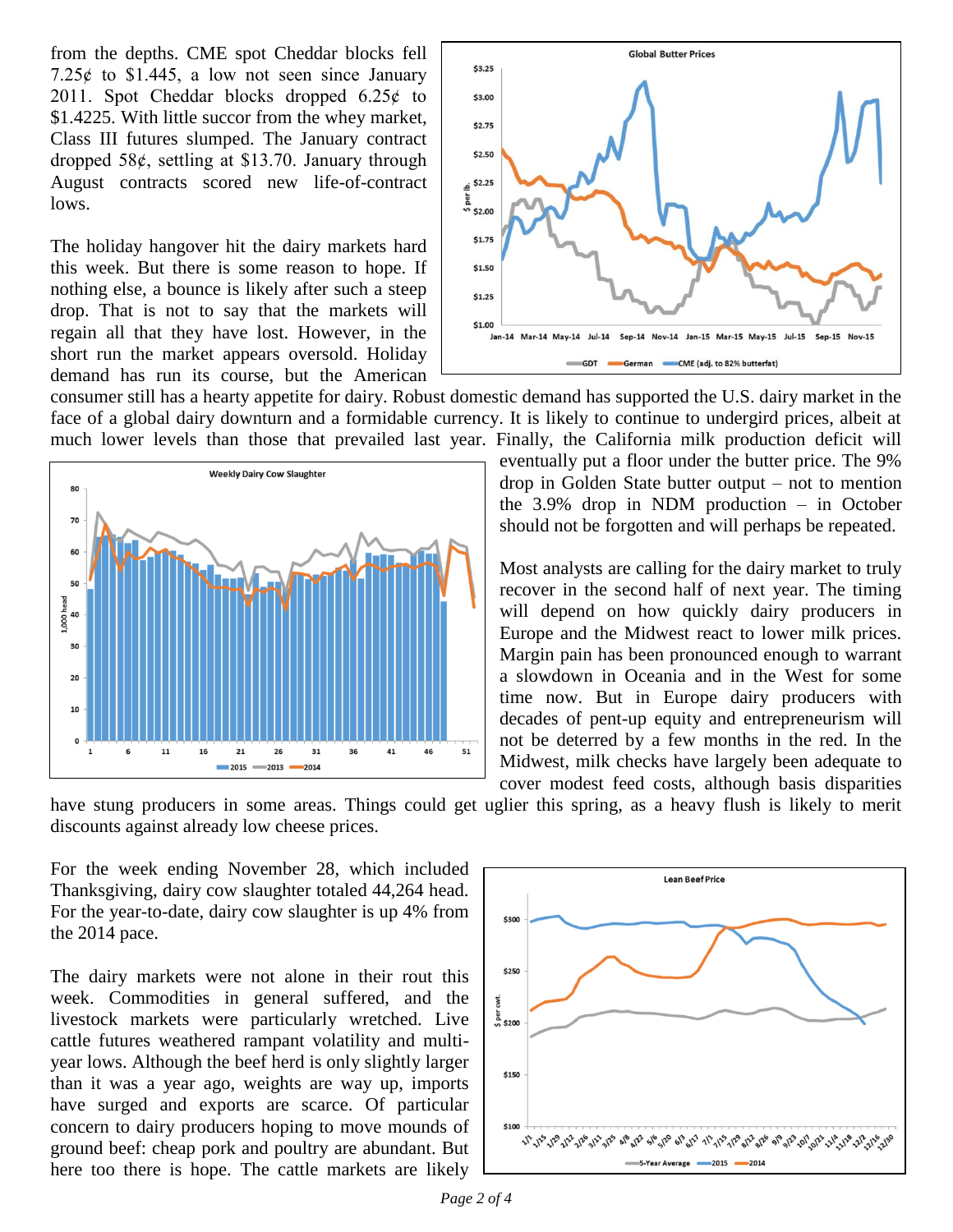near a bottom. There is a strong seasonal tendency for a significant rally from the lows at this time of year. Industry losses are heavy, and carcass weights are expected to wane soon. A bounce is probable, but in light of the steep losses of the past few months, it is likely to appear meager.

### *Grain Markets*

The crop markets moved sharply lower on Monday and never fully regained their footing. March corn settled at \$3.7525 per bushel, down  $6.25¢$  on the week. January soybeans closed at \$8.7075, down 35.25 $¢$ .

USDA's monthly update to its World Agricultural Supply and Demand Estimates was benign. The agency made no changes whatsoever to its wheat and soybean balance sheets. USDA raised its estimate of corn used for ethanol and lowered its corn export projection, resulting in a 25-million-bushel net increase to ending stocks compared to last month. Global corn inventories remain at all-time highs.

The weather in South America has been generally favorable and the forecast holds regular rains. It's too soon to begin raising crop production estimates meaningfully, but the market has been willing to erase some of the weather risk premium. Moving forward, rallies in the crop markets will be limited due to the strong dollar and abundant competing crops in Argentina and Brazil.

\*\*\*

**A BRIEF GLIMPSE INTO THE PROCESSOR PERSPECTIVE ON THE CA-FMMO HEARING:** *(By Rob Vandenheuvel)* As regular readers of this newsletter already know, we've published numerous articles on the California-Federal Milk Marketing Order (CA-FMMO) hearing that adjourned last month. Our recent articles focused on the strong case made by the three major California cooperatives (CDI, DFA and LOL) that: (1) a CA-FMMO is absolutely needed; and (2) the cooperative/producer-supported proposal is the best option for our industry.

However, as you know, the Dairy Institute of California (DIC) – on behalf of the California dairy product manufacturers they represent – has also been a very active participant in the process. Their main arguments *(paraphrased by me)* have been that: (1) no CA-FMMO is needed, as California is already experiencing "orderly" milk marketing from the State Order run by the California Department of Food and Agriculture (CDFA); and (2) if USDA determines a CA-FMMO is needed, they propose a very different order, with steeply discounted minimum milk prices, the destruction of California's quota program, and very flexible pooling rules that would allow their manufacturers to cherry pick when they want to participate in the system.

**So how does the DIC feel about how the hearing went?** Following the conclusion of the hearing, the DIC published a press release, which you can find on their website at: [http://www.dairyinstitute.org/wp](http://www.dairyinstitute.org/wp-content/uploads/2015/11/Dairy-Institute-NR-111915.pdf)[content/uploads/2015/11/Dairy-Institute-NR-111915.pdf.](http://www.dairyinstitute.org/wp-content/uploads/2015/11/Dairy-Institute-NR-111915.pdf) While you can read the full release there for yourself, there are a couple quotes from their Executive Director Rachel Kaldor that I wanted to highlight:

*"Producer representatives have continued to maintain that prices they receive for their milk here in California are not the same as prices received in the upper Midwest…Dairy Institute members, as well as other expert witnesses, provided solid facts as to the differences in industry structure, competition for milk, and distance from markets that make a simple price comparison inaccurate."*

*"California dairy cannot remain a zero sum game, where for one side to win the other side must lose. California dairy producers need to understand how important the entire dairy supply chain is to all industry stakeholders. We have to keep and build markets, and producers and processors have to build partnerships so that everyone can be on the winning side. The future of our industry depends on it."*

I realize and can appreciate that producers and processors come at this issue from very different perspectives. Producers are sellers of milk, processors are buyers. Milk prices represent a producer's primary income, while they represent a processor's largest input cost. So for the first quote above, I can understand why our processor colleagues would advocate for a lower milk price, and use whatever evidence they feel bolsters their argument.